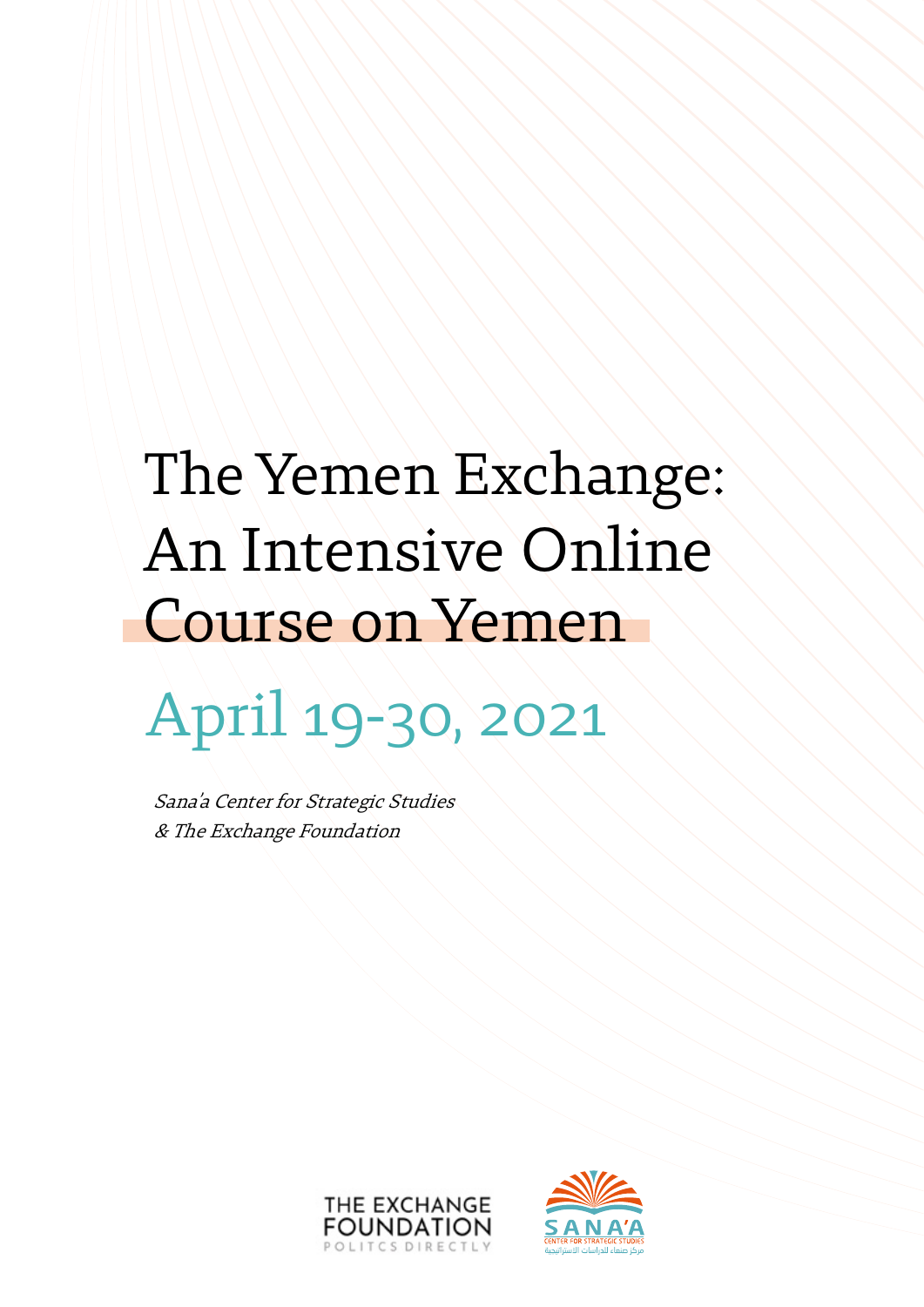# Yemen Exchange The Seventh

is an intensive online version of the Yemen Exchange organized by the Sana'a Center and The Exchange Foundation since 2017.

The course is designed to pro-<br>vide unique access to information, The course is designed to perspectives, updates and analyses on Yemen for those seeking to develop a working background knowledge of the country as well as those already thoroughly versed in its dynamics.

ducted via Zoom Monday to Friday, The 10-day program will be constarting at 16:00 Sana'a time/09:00 EST each day. Participants from around the world will attend sessions with Yemeni analysts, academics, politicians, national experts, gaining insight into the bureaucrats, business leaders and intercountry from a wide range of perspectives.

Participants will have the chance both to virtually engage with speakers during the sessions and to connect with them individually after the Exchange.

The sessions  $-totaling$  more than 30 hours – will dive into several specific areas, including but not limited to:

Yemen's multifaceted conflicts; the country's socio-political dynamics; internal divisions and alliances among parties to the conflict; the possibility litical developments on the ground; the of southern secession; military and poian and economic crisis in the country: gional battle for Yemen; the humanitarstatus of various armed groups; the rethe UN-led peace process; and impacts of the COVID-19 pandemic.

Accepted applicants will be provided with a reading list, the final agenda and details on how to securely access the course prior to its start.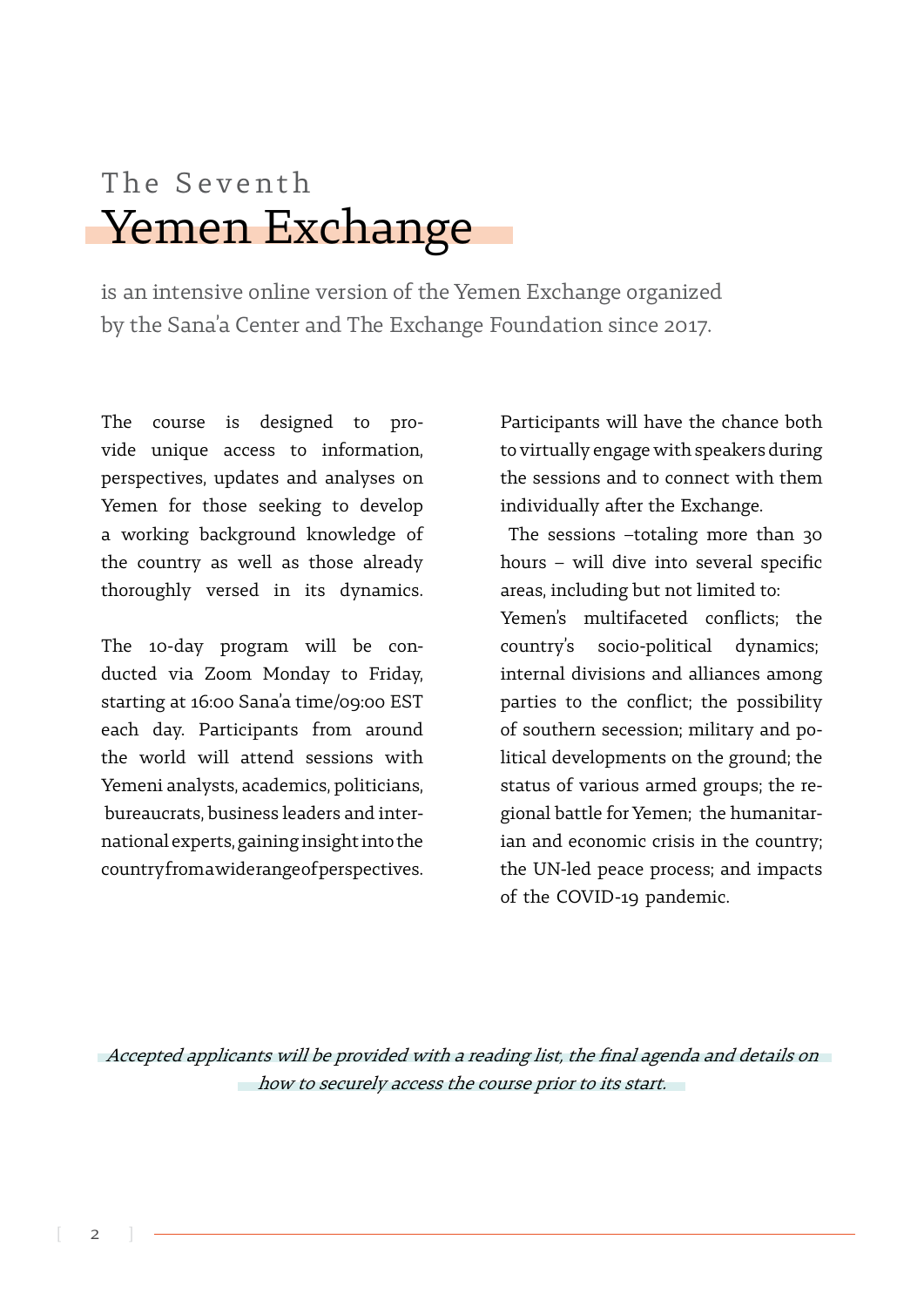Request an application form via: exchange@sanaacenter.org

Application deadline

# **2021 28, March**

Applications will be processed on a rolling basis

# **Participation Fees** The Yemen Exchange

# **\$ \$ 1500\$ Free 500 1000**

Free for the recipients of five available scholarships (Exchange Details below)

For governments & for-profit companies For NGOs, non-profit, & UN organizations

For freelance journalists, unaffiliated researchers academics&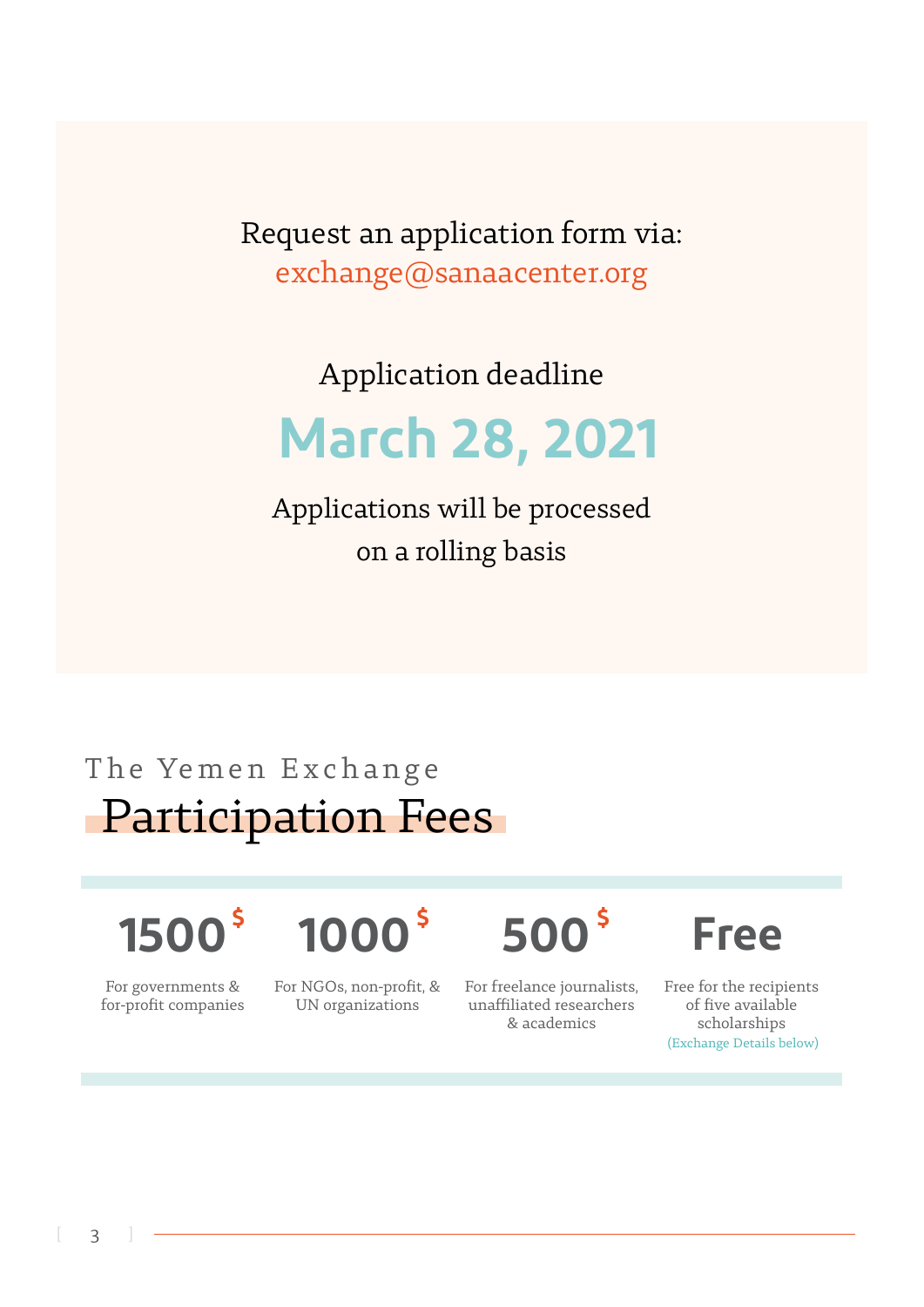# Agenda The Yemen Exchange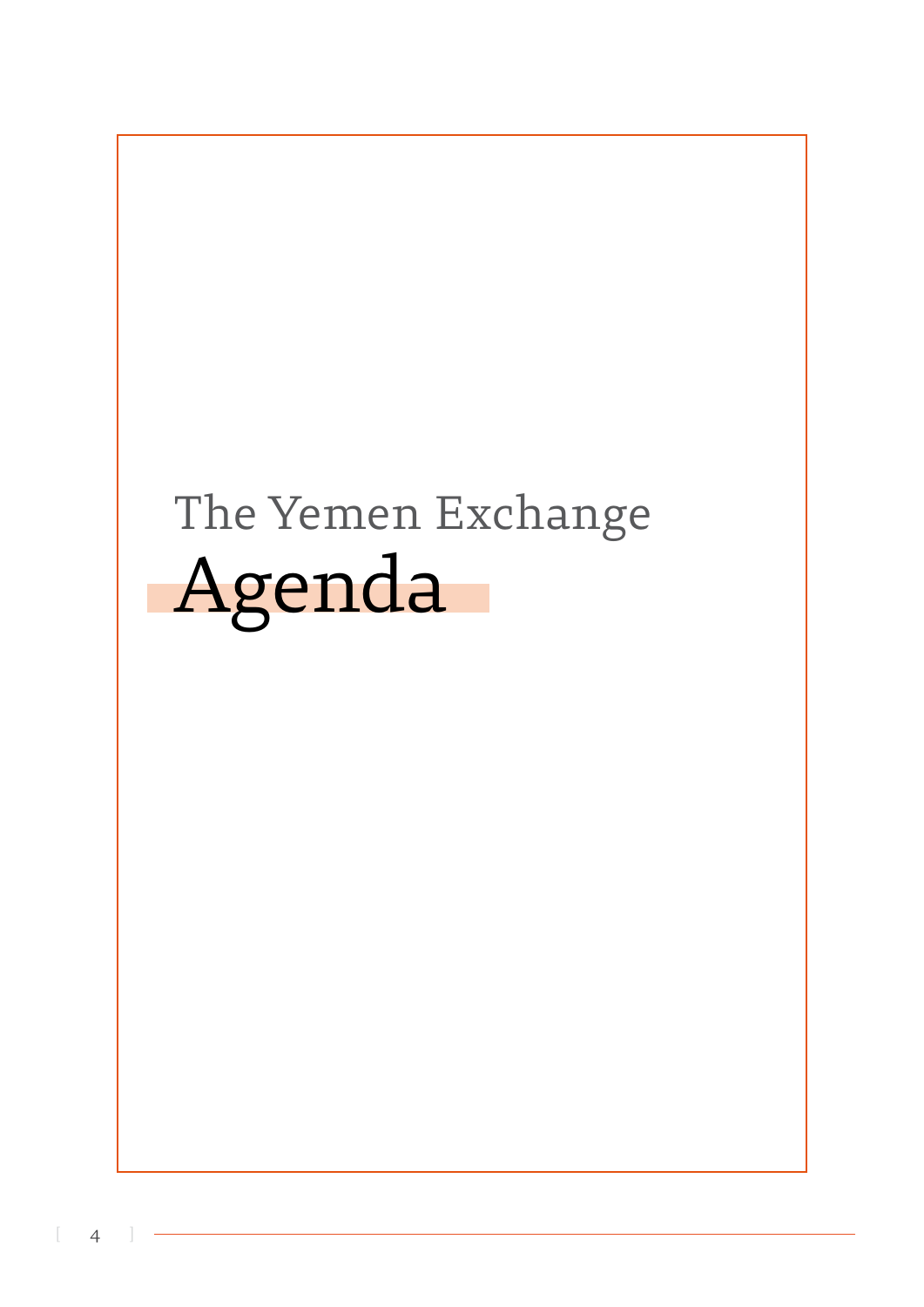#### Optional Orientation Day

Sunday, April 18

Time / Topic  $\qquad \qquad$  Speaker / Facilitator

16:00 - 17:00 Sana'a 09:00 - 10:00 EST

Welcome & introductions

In this first optional session, participants will be welcomed by the organizers and have a chance to introduce themselves.



#### Victoria Sauer

Program Manager of the Yemen Exchange



#### Nicholas Noe

Director of The Foundation for Global Political Exchange Inc.

Sana'a Center experts

17:15 - 18:30 Sana'a 10:15 - 11:30 EST

#### Yemen for beginners

This session is designed to provide basic frameworks for understanding the country's history as well as its current situation.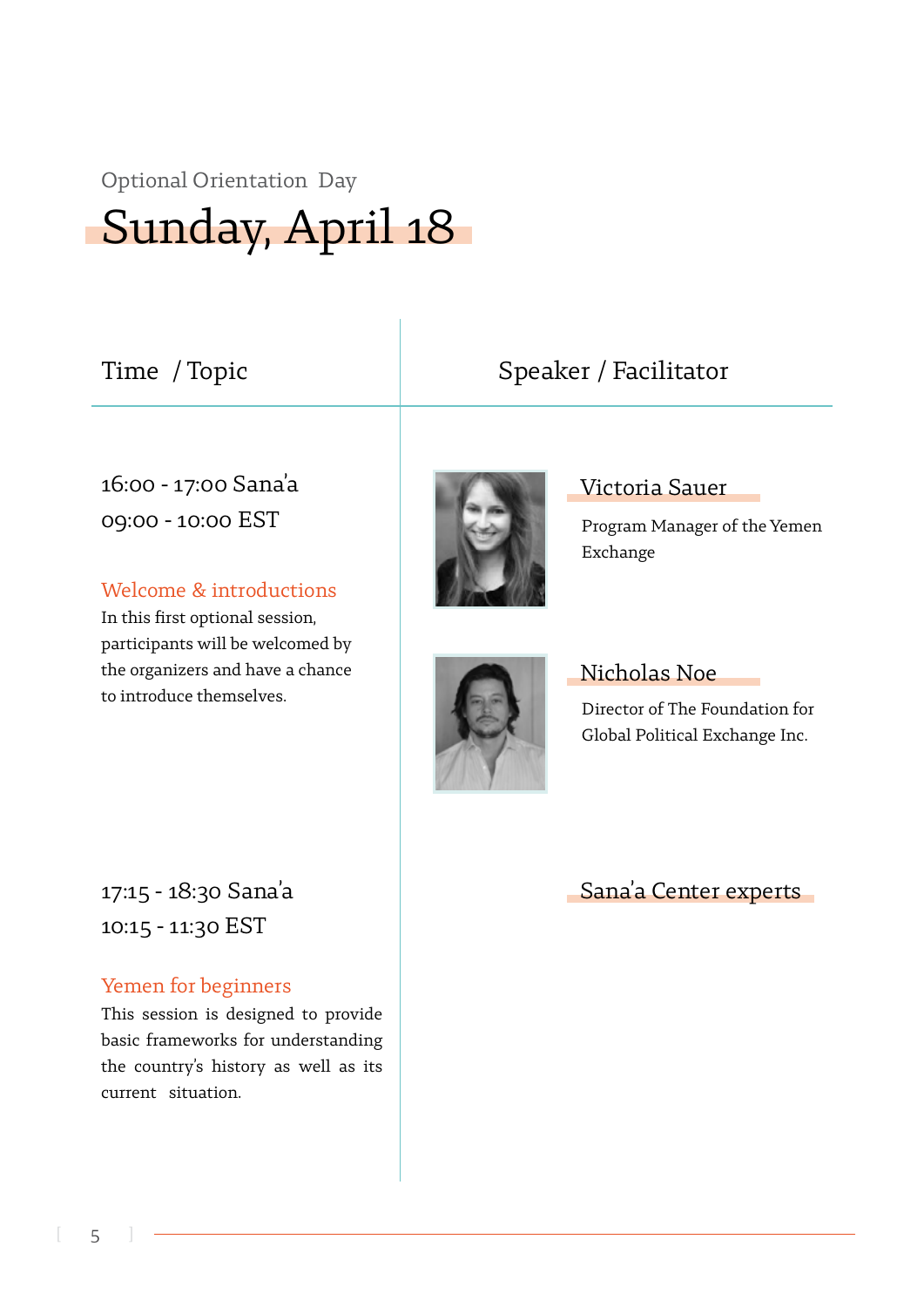# Monday, April 19 WEEK 1 - Day One

### Time / Topic **1988** Speaker / Facilitator

16:00 - 17:00 Sana'a 09:00 - 10:00 EST Introduction and course rules



# Farea Al-Muslimi

Co-founder and Chairman of the Sana'a Center: Associate Fellow at Chatham House



#### Osamah Al-Rawhani

Deputy Executive Director of the Sana'a Center

17:15 - 19:00 Sana'a 10:15 - 12:00 EST

#### The current fighting: who, where, and why?

Via maps and other visuals, this session will offer a deep dive into political alliances, divisions and conflicts in Yemen.

rent frontlines; armed groups Analysts will elaborate on curand local and regional actors, as well as other stakeholders; and the roots of the war.

The panel will be further refined based on the input and needs of accepted participants.



Maged Al-Madhaji

Co-founder and Executive Director of the Sana'a Center



#### Abdulghani Al-Iryani Senior Researcher at the Sana'a Center



#### Ghaidaa Al-Rashidy

Researcher and Visual Data Specialist at the Sana'a Center

6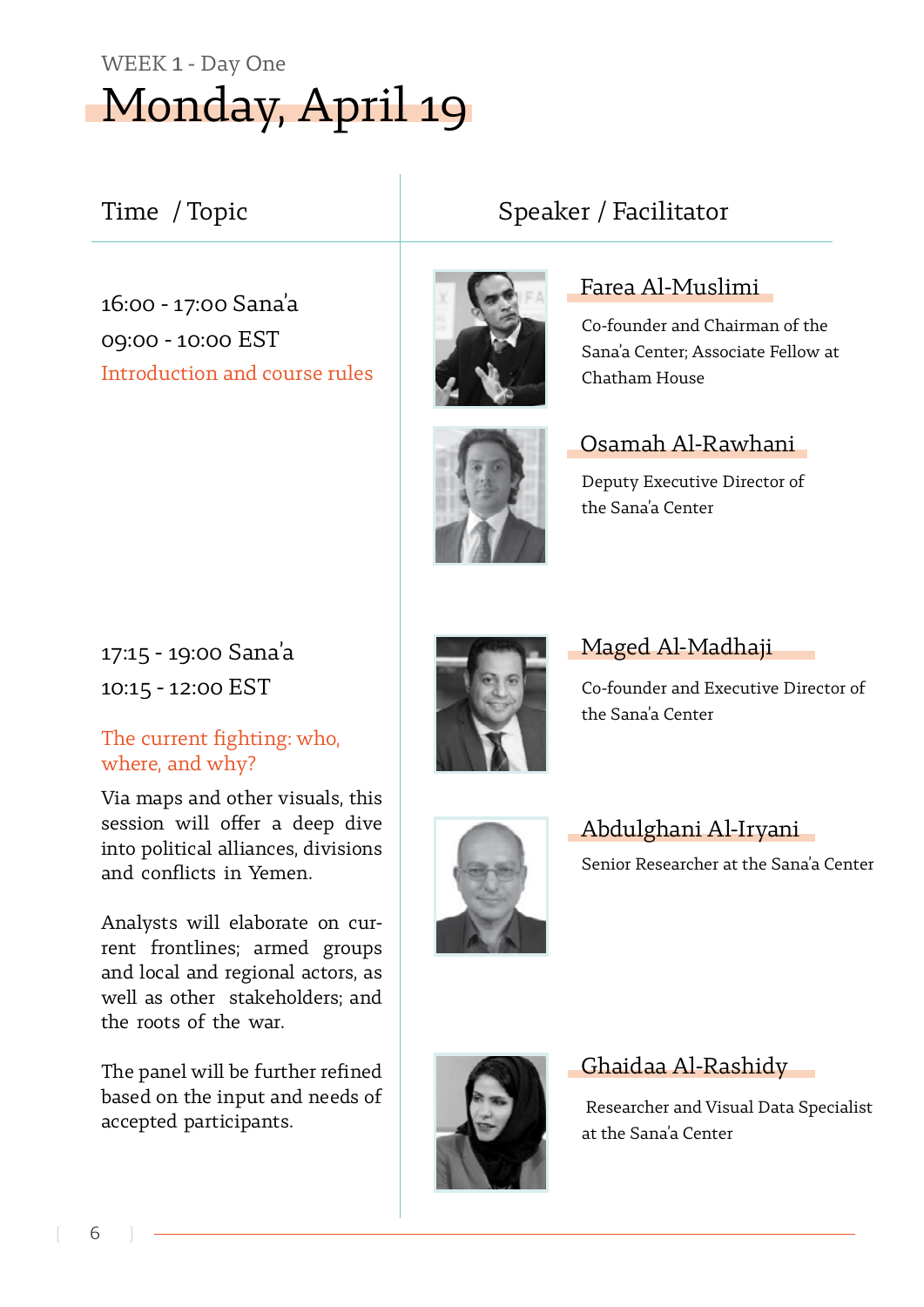# Tuesday, April 20 Day Two

16:00 - 17:15 Sana'a 09:00 - 10:15 EST The Houthi movement and Salafis from an academic perspective



### Time / Topic  $\qquad \qquad$  Speaker / Facilitator

#### Maysaa Shujaa Al-Deen

Non-Resident Fellow at the Sana'a Center, where her research focuses on religious sectarianism, political transformation and Yemen's geo-<br>political role in the region.



#### Laurent Bonnefoy

Research Fellow at the French National Center for Scientific Research (CNRS) and author of Salafism in Yemen: Transnationalism and Religious Identity, (London: Hurst, 2011).



#### Luca Nevola

Middle East senior researcher at ACLED and postdoctoral research associate at the University of Sussex. Between 2009 and 2013, Nevola conducted ethnographic fieldwork in Yemen.



#### Emanuel Schaeublin

port Team at the Center for Security Anthropologist for the Mediation Sup-Studies (ETH Zurich) and member of the Sanaa Center Geneva Association.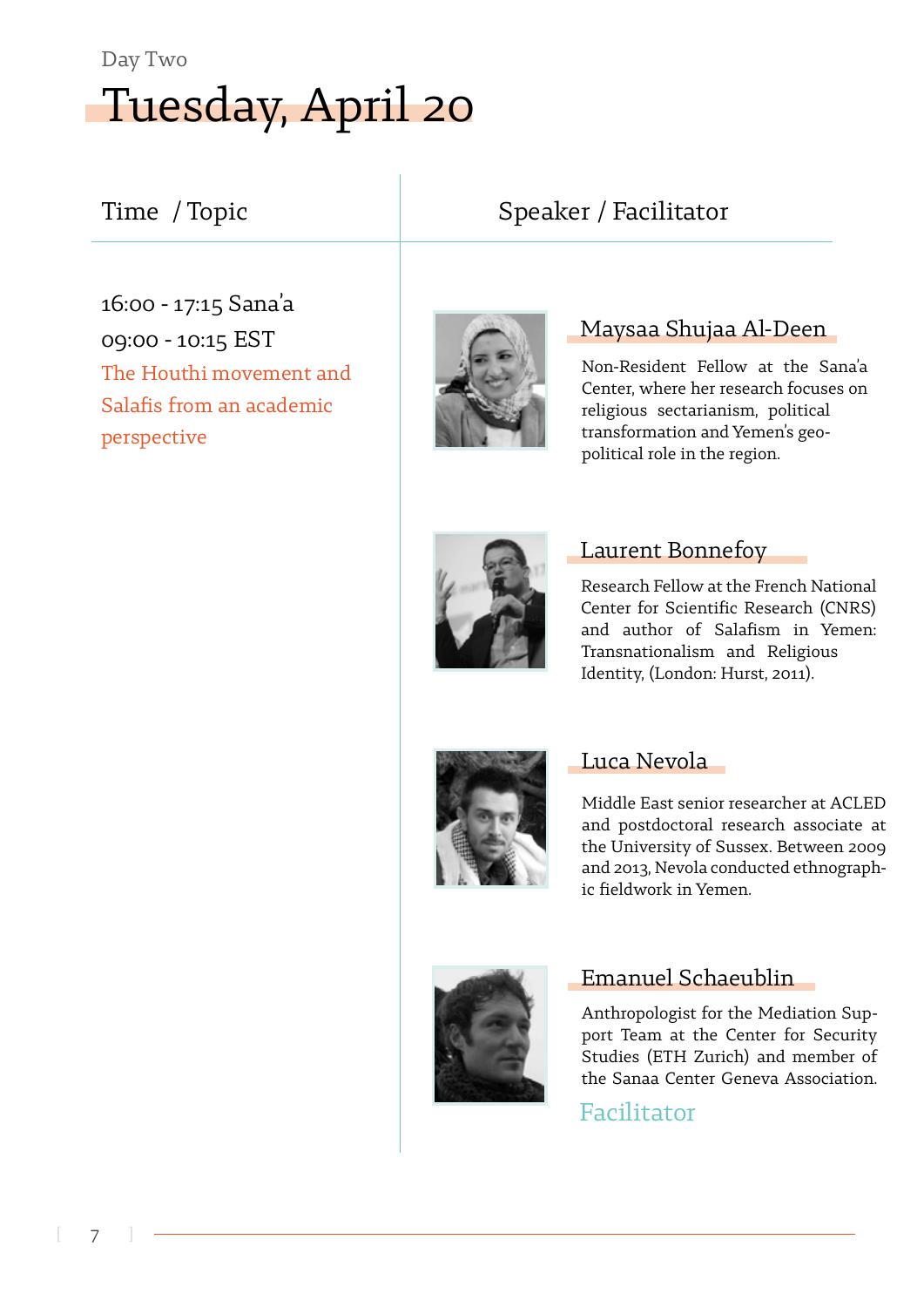# Tuesday, April 20 Day Two

## Time / Topic  $\qquad \qquad$  Speaker / Facilitator

### 17:30 - 18:45 Sana'a  $10:30 - 11:45$  EST Armed groups

Using maps and other visuals, tus and activities of non-state this session will cover the staarmed groups currently active in Yemen's civil war, including AOAP and IS, and their role in post-war Yemen, as well as foreign counterterrorism operations inside Yemen.



#### Elisabeth Kendall

Senior Research Fellow in Arabic and Islamic studies at Pembroke College, Oxford University, with significant field work experience in Yemen.



#### Peter Salisbury

Senior Yemen analyst at International Crisis Group and a former journalist.



#### Mohammed Al-Basha

Communications and Client Engage-<br>ment Manager and Yemen expert at the Navanti Group, and former spokesman for the Embassy of Yemen in Washing-<br>ton, D.C.



#### Sama'a Al-Hamdani

tute for Heritage & the Arts, former director of the Yemen Cultural Instinon-resident fellow at the Middle East Institute and Georgetown University.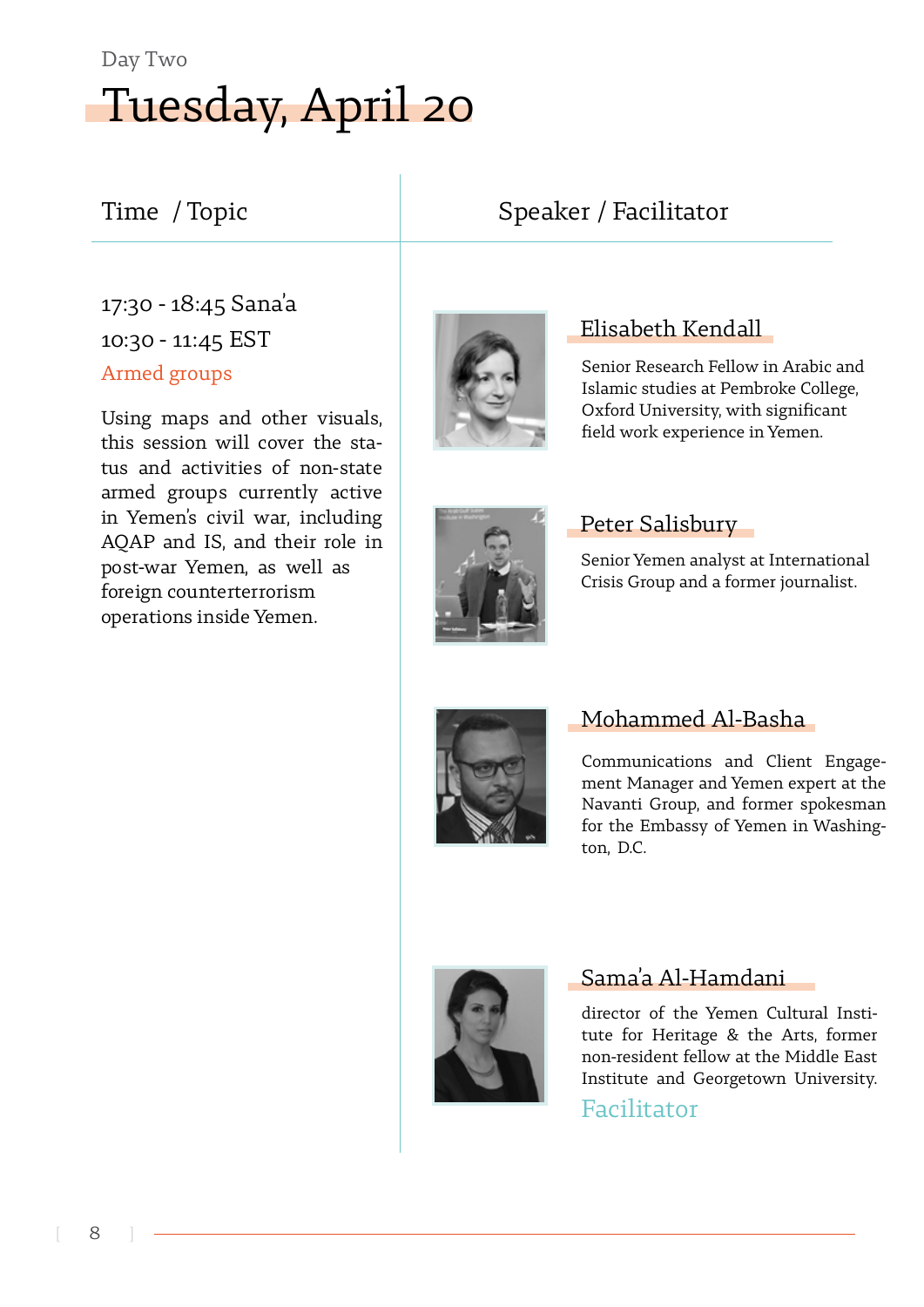# Wednesday, April 21 Day Three

16:00 - 17:15 Sana'a 09:00 - 10:15 EST Status of the economy and the Yemeni rial

### 17:30 - 18:45 Sana'a  $10:30 - 11:45$  EST War and the private sector

This session will examine es facing Yemen's economy, current and post-war challenganalyze how this war is  $$  $essentially - an economic$ struggle, and introduce possible economic frameworks for post-war Yemen.

## Aman Mazen

Advisor to HSA Yemen Managing Director. Member of Economic Reform Team and member of Development Champions Forum.

Sana'a Center economists



#### Najat Juman

Head of the businesswomen sector at<br>the Yemen Chamber of Commerce, professor of Finance at Sana'a University, and a member of the NDC.



#### Omar Al-Aqel

Expert on Yemen's economy and devel-<br>opment issues.



#### Rafat Al-Akhali

Former Yemeni Minister of Youth and Sports and Co-founder of DeepRoot .Consulting

Facilitator

## Time / Topic **1988** Speaker / Facilitator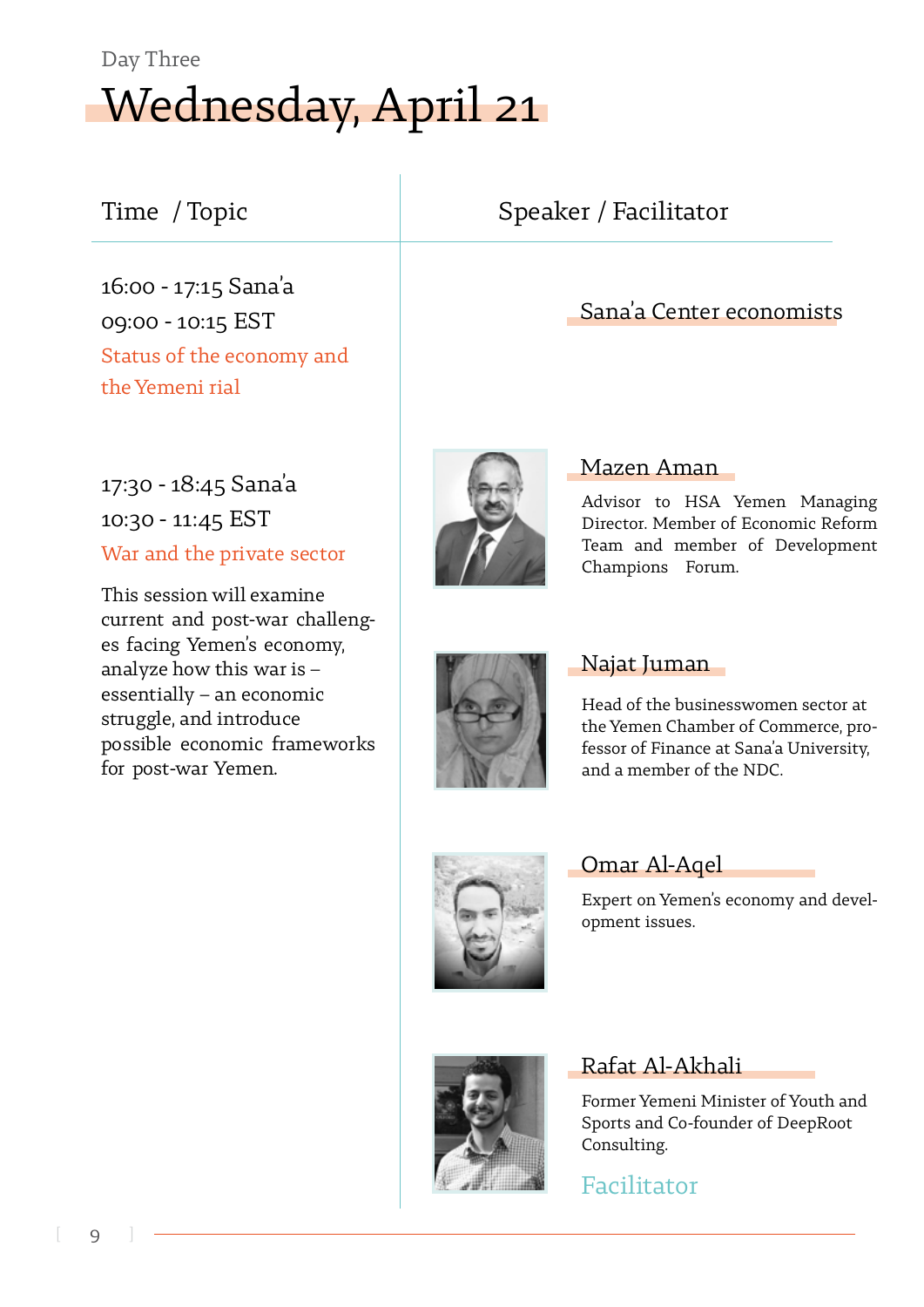# Thursday, April 22 Day Four

### Time / Topic  $\qquad \qquad$  Speaker / Facilitator

16:00 - 17:15 Sana'a 09:00 - 10:15 EST The role of tribal women in mediating conflict



Najwa Adra

Senior researcher at the Institute for<br>Social Anthropology at the Austrian Academy of Sciences, focusing on tribes in Yemen.

#### Ahmed Al-Arami

tural developments in Yemen, as well as ter, focusing on social, political and cul-Non-Resident Fellow at the Sana'a Cenrelations between Islamist groups and Yemeni tribes.

### **Rim Mugahed**

Sana'a Center Researcher and Project Manager, focusing on Yemeni tribes and political parties.

#### Facilitator

17:30 - 18:45 Sana'a 10:30 - 11:45 EST Yemen's water and natural resources





Former Chairman of Yemen's Public Authority for Geological Survey and Mineral Wealth.

#### Helen Lackner

Research Associate at SOAS University of London and visiting fellow at the European Council for Foreign .Relations

#### Juliane Schillinger

PhD candidate at the University of search focuses on the impacts of armed Twente in the Netherlands. Her reconflict on local water management in the Middle East.



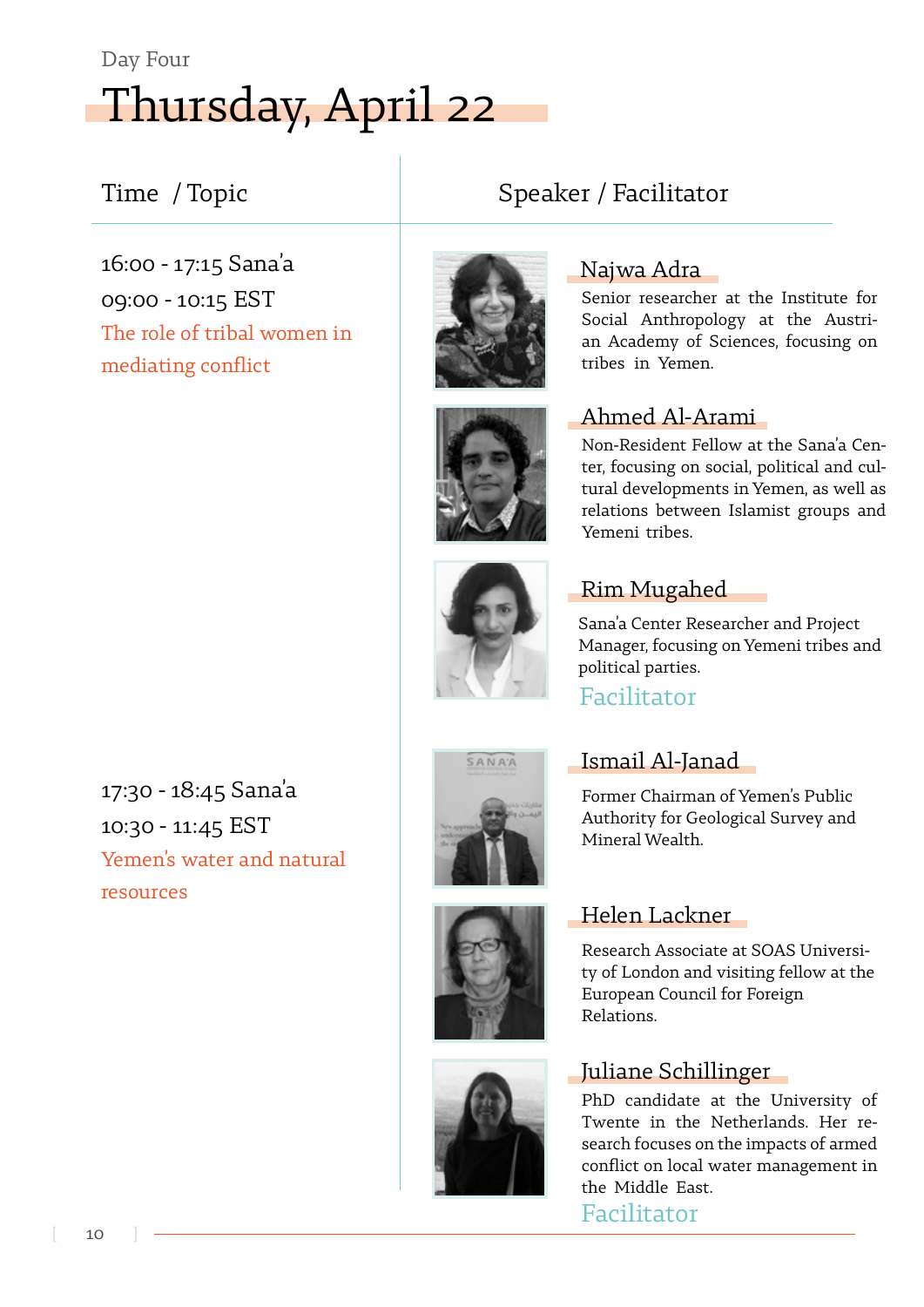# Friday, April 23 Day Five

16:00 - 17:15 Sana'a 09:00 - 10:15 EST The government perspective



Maeen Abduel Malek Saeed

Prime Minister of Yemen



#### Maged Al-Madhaji

Co-founder and Executive Director of the Sana'a Center

Facilitator

17:30 - 18:45 Sana'a 10:30 - 11:45 EST Yemen at the UN Security Council



#### Gregory D. Johnsen

Non-Resident Fellow at the Sana'a Center, focusing on armed groups in Yemen; former member of the Panel of Experts of the UN Security Council on .Yemen

#### Benjamin Villanti

port covering a variety of countries and Policy Analyst at Security Council Reissues, including Yemen.

#### Dr. Hamid Al-Awadhi,

Former Yemeni deputy minister of for-<br>eign affairs.

#### Jamila Ali Rajaa

Chair of the Sana'a Center advisory<br>board. She is a former Yemeni diplomat and a senior analyst, lecturer and policy consultant, including for the UN and several European foreign agencies.



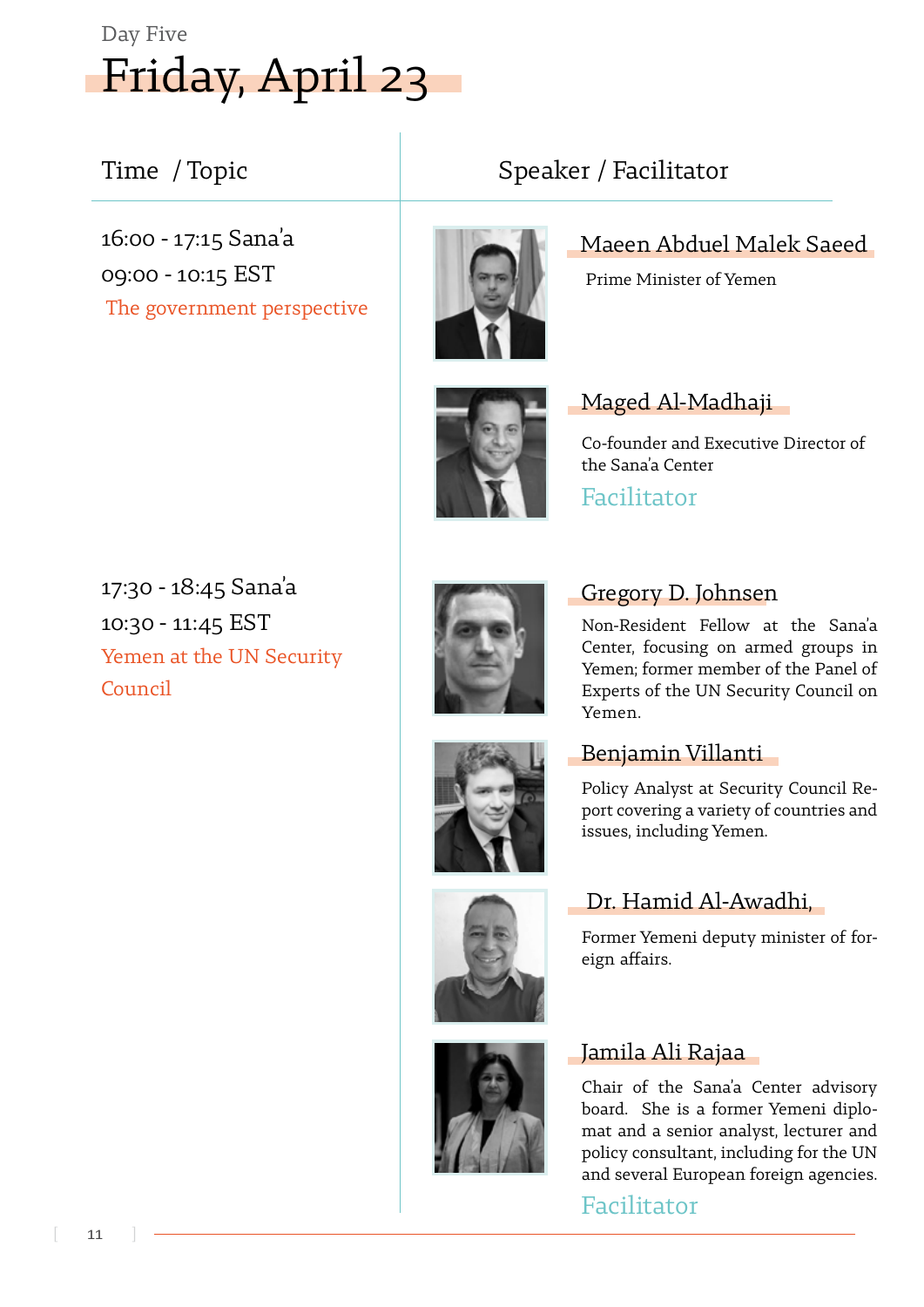

19:00 - 20:00 Sana'a 12:00 - 13:00 EST Yemen's art world: past, pres-<br>ent, and future



#### Time / Topic  $\qquad \qquad$  Speaker / Facilitator

Dr. Amnah Al Nasiri

Philosophy and Aesthetics Professor at Sana'a University and a painter



#### Alia Ali

Yemeni-Bosnian-American multi-media artist and activist



#### Mazen Al-Saqqaf

YouTube content creator and a social media influencer.

Facilitator

tute For Heritage & The Arts Co-organized with The Yemen Cultural Insti-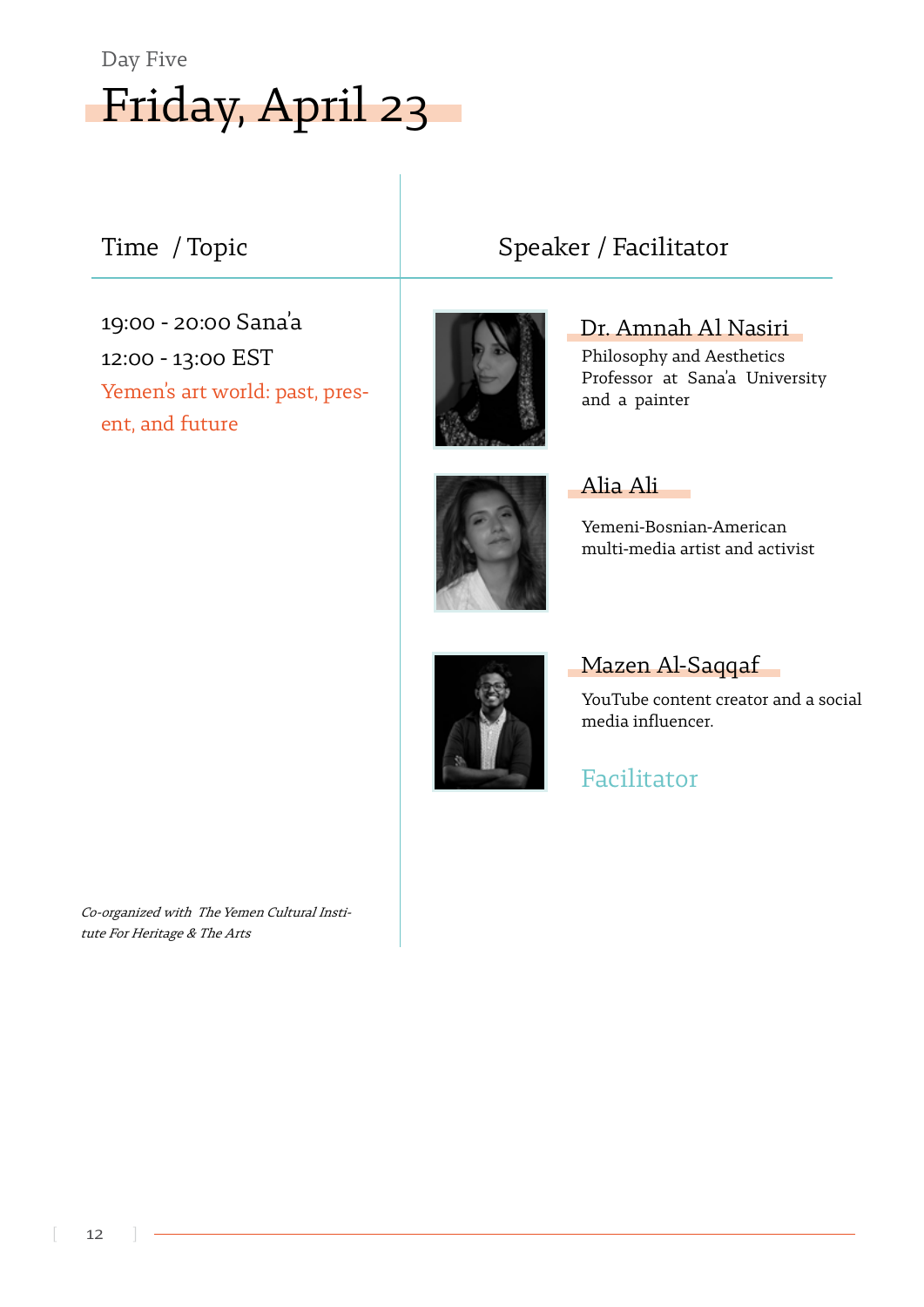# Monday, April 26 WEEK 2 - Day Six

### Time / Topic **1988** Speaker / Facilitator

15:00 - 16:00 Sana'a 08:00 - 09:00 EST Lessons from Somaliland for international peace-building in Vemen



Sarah Phillips

Non-Resident Fellow and Director of ic Mentoring program at the Sana'a the Research Training and Academ-Center



#### Ryan Bailey

Editor and Researcher at the Sana'a Center

Facilitator

16:15 - 17:30 Sana'a 09:15 - 10:30 EST

#### The regional fight for Yemen

This panel will analyze the role of key regional actors with a stake in the geopolitical fight for Yemen, examining the policies bia, the UAE, Oman and Oatar. and interests of Iran, Saudi Ara-



#### Thomas Juneau

ter: Assistant Professor at the Graduate Non-Resident Fellow at the Sana'a Cenfairs, University of Ottawa, focusing on School of Public and International Af-Iran and Yemen.



#### Mustapha Noman

Former Yemeni diplomat and former Deputy Minister of Foreign Affairs of Yemen



#### Amat Al Alim Alsoswa

Former Yemeni Minister for Human Rights; Ambassador to the Netherlands, retary-general, UNDP assistant adminis-<br>trator-and director of UNDP's Regional Sweden and Denmark, UN assistant sec-<br>retary-general, UNDP assistant adminis-Sweden and Denmark, UN assistant sec-Bureau for Arab States.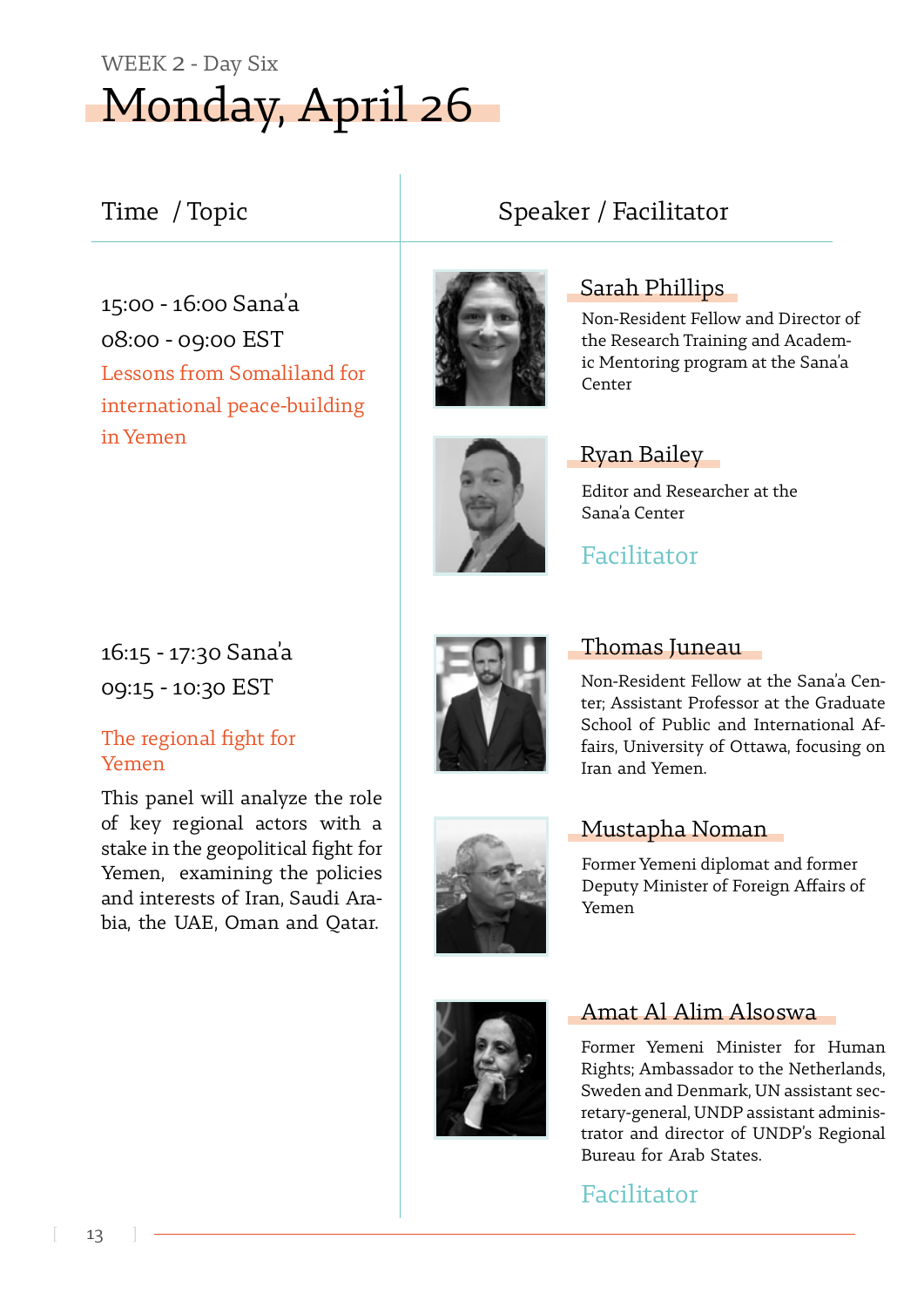

#### Time / Topic  $\qquad \qquad$  | Speaker / Facilitator

Yemeni diaspora 17:45 - 19:00 Sana'a 10:45 - 12:00 EST



Solenn Al-Majali

Non-Resident Fellow at the Sana'a Center, focusing on the Yemeni dias-<br>pora.



#### Qabool Alabsi

Director of Qarar Foundation for Me-<br>dia and Sustainable Development and a researcher focusing on the Yemeni diaspora in Egypt.



#### Nadim Houry

Executive Director of the Arab Reform Initiative (ARI).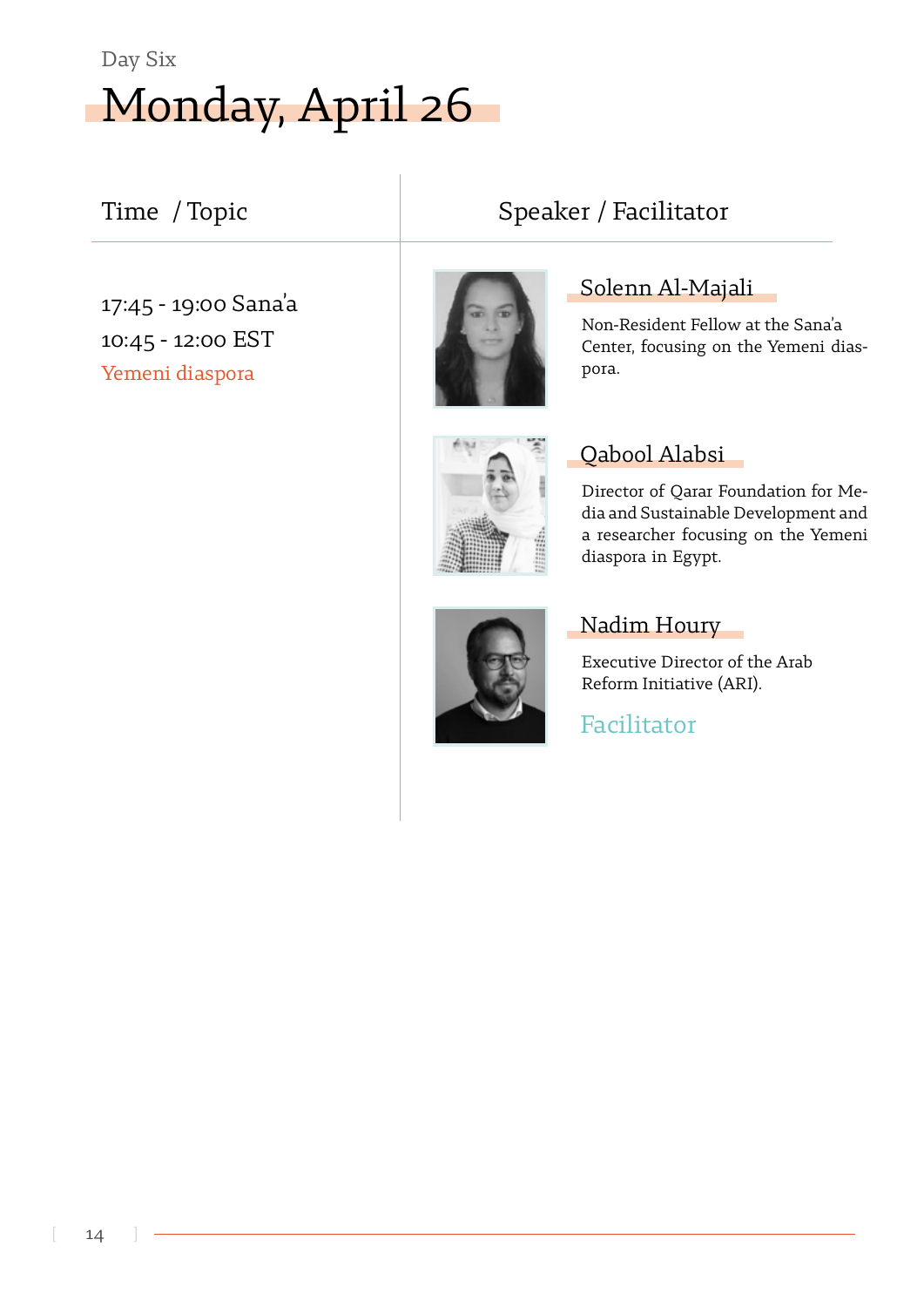

16:00 - 17:15 Sana'a 09:00 - 10:15 EST Zoom into the south: Shabwa, Aden and Hadramawt



### Time / Topic **1988** Speaker / Facilitator

#### Ammar Al-Aulaqi

Yemeni government official and polit-<br>ical analyst.



#### Radman Hussam

Researcher and Director of the Sana'a ern politics and armed groups. Center Aden office. He focuses on south-

TBD



#### **- Ghaidaa Al-Rashidy**

Researcher and Visual Data Specialist at the Sana'a Center

Facilitator

Ahmed Nagi

### 17:30 - 18:45 Sana'a 10:30 - 11:45 EST Local and tribal politics in Al-Mahra and Socotra





#### **Casey Coombs**

Middle East Center

Researcher at the Sana'a Center; he was based in Yemen between 2012 and 2015

Non-Resident Scholar at the Carnegie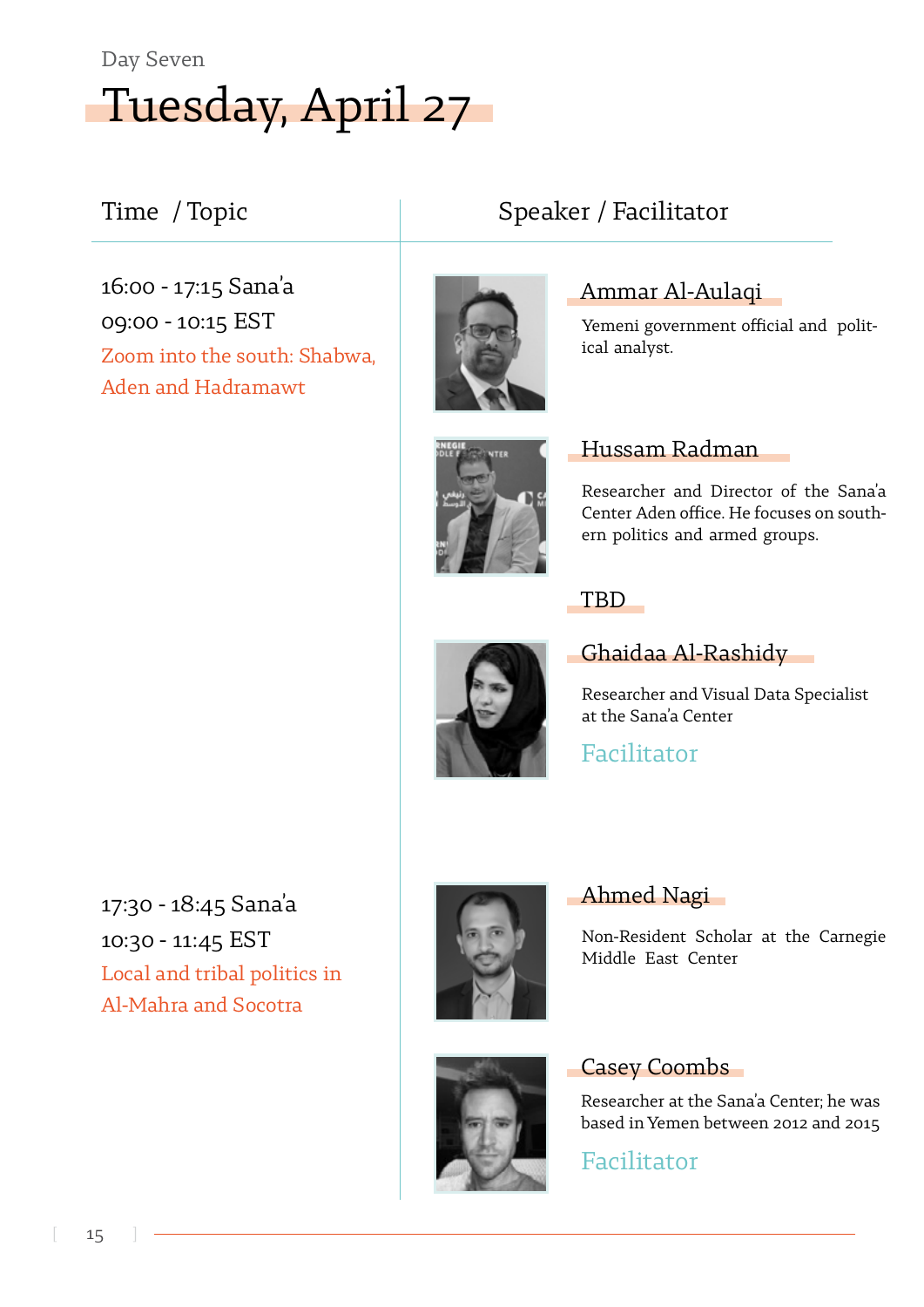# Wednesday, April 28 Day Eight

16:00 - 17:15 Sana'a 09:00 - 10:15 EST Minorities and marginalized communities in Yemen

## Time / Topic  $\vert$  Speaker / Facilitator

#### Yemeni researchers



#### Yasmeen al-Eryani

Director of Research at the Sana'a Center and a PhD candidate in social anthropology

Facilitator

17:30 - 18:45 Sana'a 10:30 - 11:45 EST The current state of Yemen's tribes



### Sheikh Hussein Al-Awadhi

Tribal sheikh and former governor of Al-Jawf



## Bilgees Al-Lahbi

Researcher at the Sana'a Center, focusing on political and social developments in Yemen



Nadwa Al-Dawsri<br>Conflict analyst and non-resident scholar at Middle East Institute, focusing on Yemen's tribes.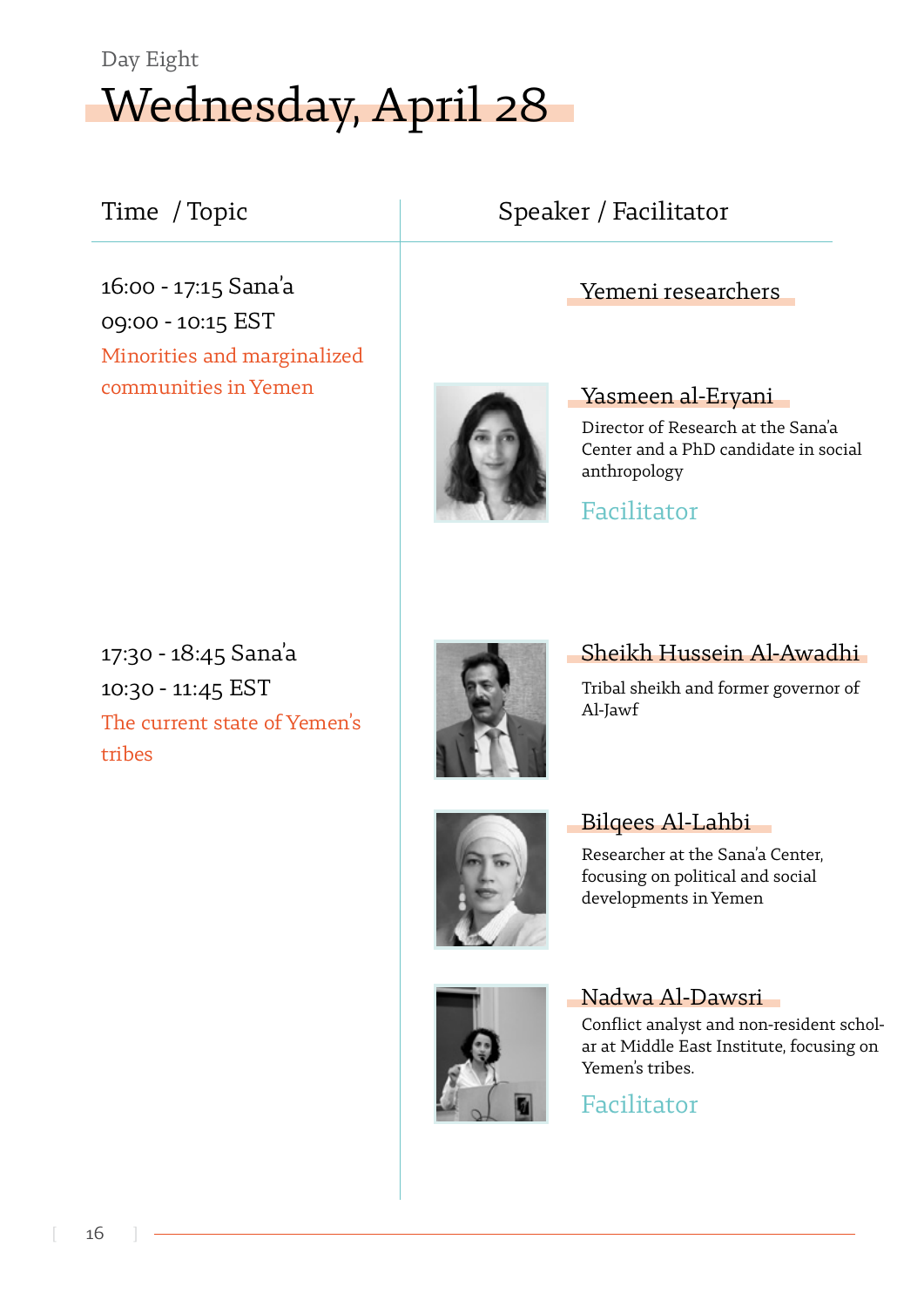Day Nine

# Thursday, April 29

### Time / Topic  $\vert$  Speaker / Facilitator

16:00 - 17:15 Sana'a 09:00 - 10:15 EST Yemen's civil society





#### Ayoob Al-Qasmi

Co-founder and Director of Improve Your Society Organization in Taiz

#### Shroq Alramadi

Social and cultural entrepreneur; Founder of Takween Cultural Club and Researcher at Yemen Polling Center

#### Awfa Al-Nami

Saferworld Yemen country representative

### **Aisha Jamal**

Program Manager at the Sana'a Center of the Yemen Peace Forum intiative

Facilitator





Hans Grundberg EU Ambassador to Yemen.



Michael Aron UK Ambassador to Yemen.

Shamsan Researcher at the Sana'a Center and Graduate Student in Global Political Economy at Glasgow University.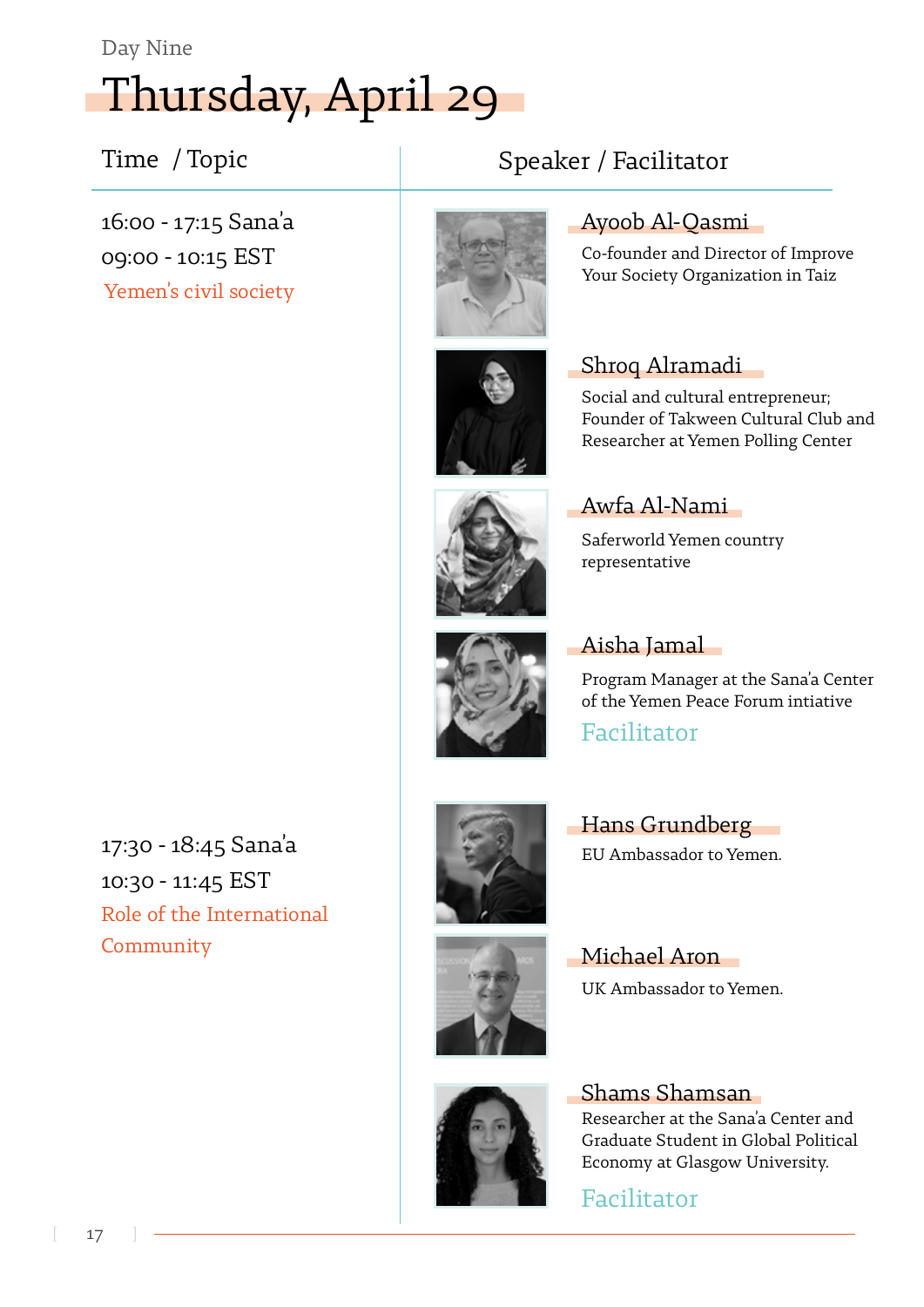

#### Time / Topic  $\vert$  Speaker / Facilitator

16:00 - 17:00 Sana'a 09:00 - 10:00 EST Developments on the Red Sea frontline



Hamed Ghaleb Office Director of General Tareq Saleh



Maged Al-Madhaji

Co-founder and Executive Director of the Sana'a Center

17:15 - 18:15 Sana'a 10:15 - 11:15 EST The UN peace process



#### Martin Griffiths

Facilitator

Special Envoy of the UN Secre-<br>tary-General for Yemen.



### Osamah Al-Rawhani

Deputy Executive Director of the Sana'a Center

Facilitator

Sana'a Center for Strategic Studies

18:15 - 19:00 Sana'a 11:15 - 12:00 EST Evaluation and Q&A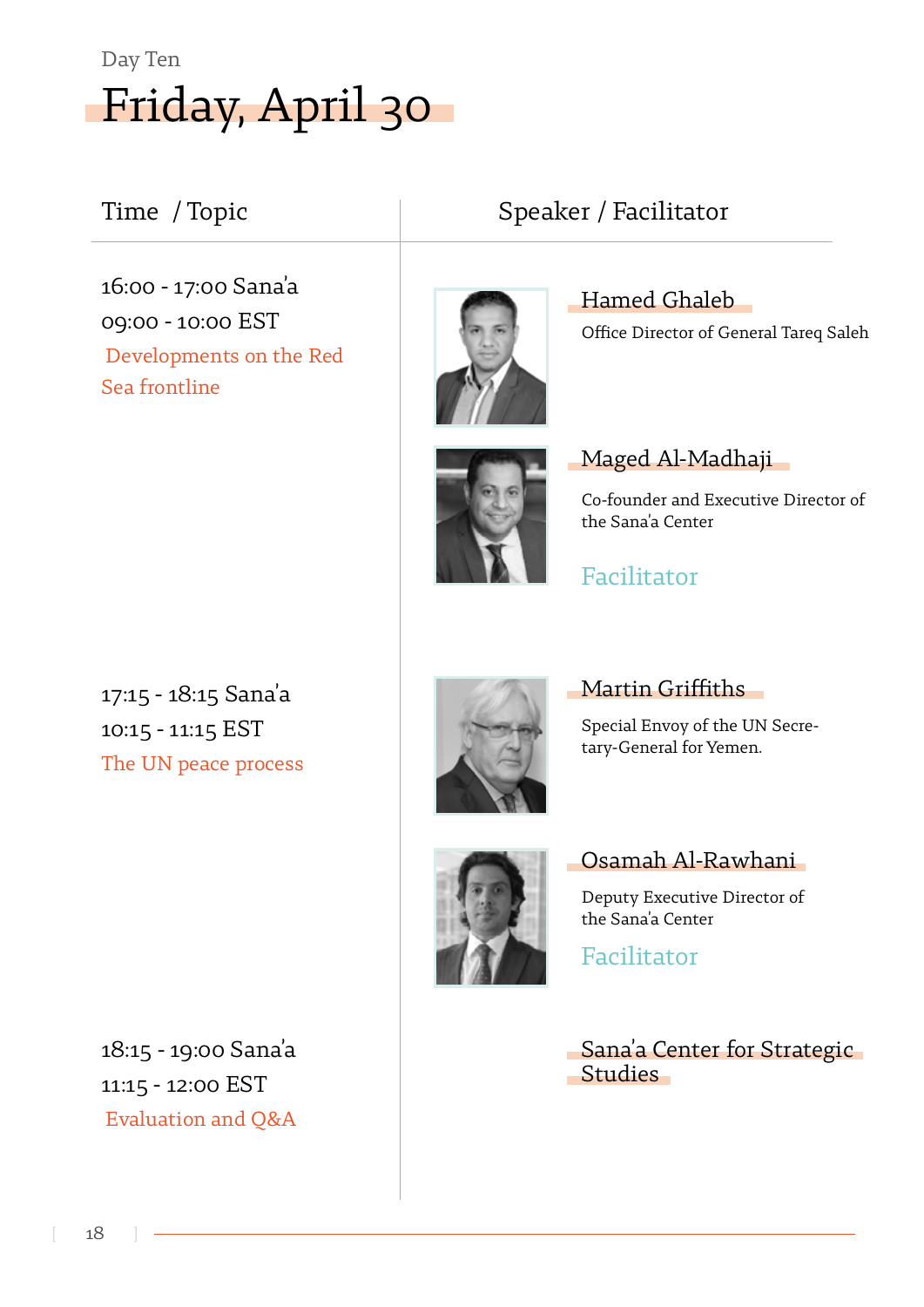# Details The Yemen Exchange

All costs related to the Yemen Exchange are funded by participant fees. There is vate-sector support, a fact that allows no supplementary government or prius to assure participants of a relatively neutral platform for the free exchange of information and open dialogue.

tham House Rule (and are therefore All sessions are held under the Chanot recorded). Some sessions host only one speaker in order to assure as open and unfiltered a discussion as possible on very sensitive topics. Simultaneous translation to English will be provided in the case of non-English presenta-<br>tions.

Prior to the beginning of the course, accepted participants will receive a course reading list and final agenda. Throughout the ten days of the course, terested will also be connected with the municated with participants. Those innecessary agenda updates will be comspeakers, enabling them to follow up with these experts for their own work and research

Applying for a scholarship: The Yemen ships (covering the participation fee) Exchange currently has five scholaric diversity of the Exchange and who en the social, political and geographavailable for researchers who will deepcan demonstrate both financial need and a deep interest in Yemen. For any questions related to scholarships or to mation, email: exchange@sanaacen-<br>ter.org. request an application with more infor-<br>mation, email: exchange@sanaacenrequest an application with more infor-